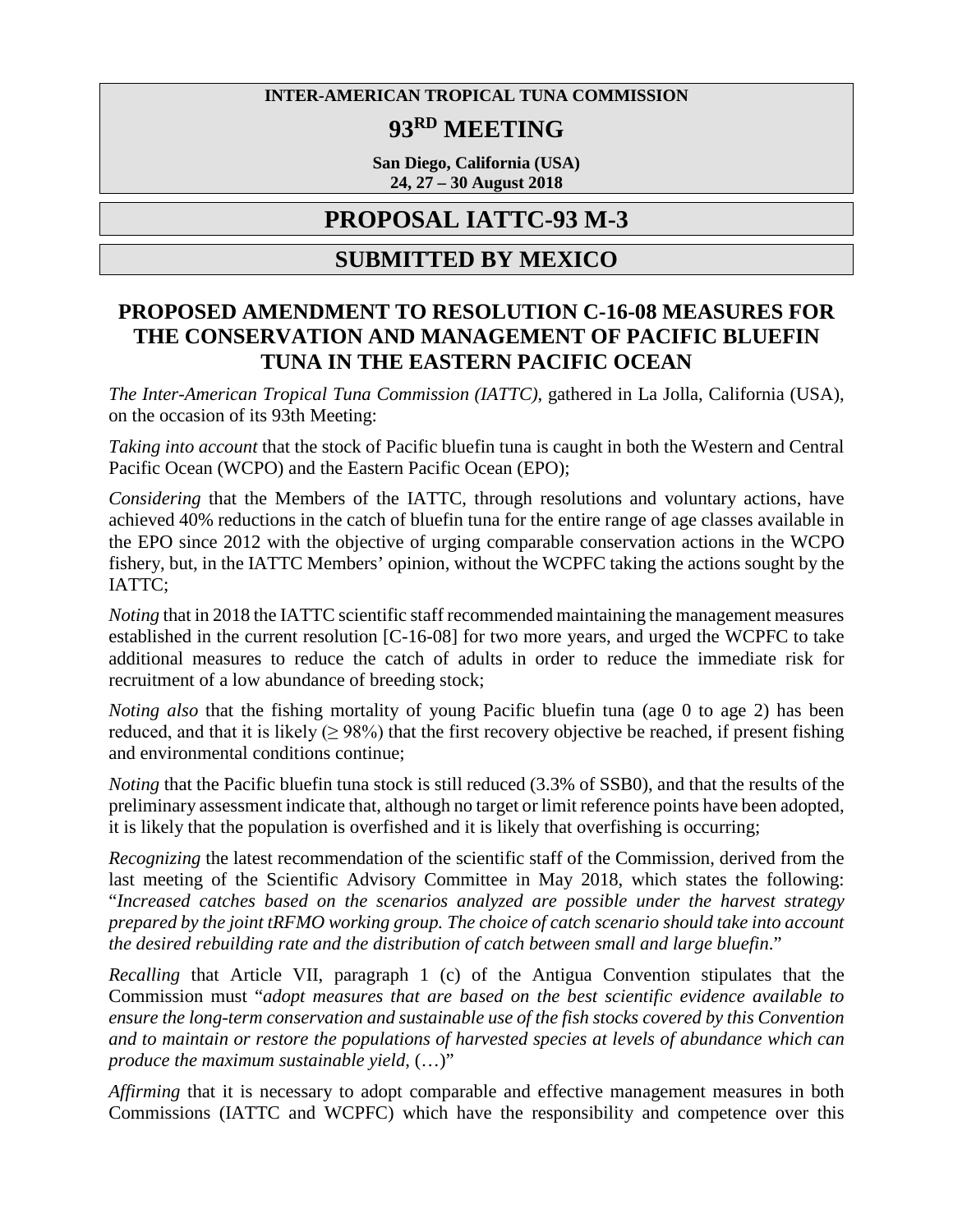resource in order to reduce the fishing mortality throughout the range of the resource in order to contribute to the rebuilding of the stock;

*Noting again* that over 84% of the impacts of fishing on Pacific bluefin tuna spawning biomass result from fisheries in the WCPO, and urging joint action with the WCPFC;

*Stressing* the concern that the measures adopted in the EPO alone will not achieve the objective of this resolution if effective and substantial measures are not taken by both Commissions for all fisheries concerned;

*Desirous* that combined conservation and management measures by the WCPFC and the IATTC, together with other voluntary measures aimed at reducing fishing mortality, should be implemented to improve the condition of the Pacific bluefin tuna stock;

*Considering* the recommendations made by the Seventh Meeting of the Scientific Advisory Committee, which recommended strengthening scientific cooperation with the WCPFC and promoting the adoption of harmonized conservation measures for bluefin and bigeye tunas in both organizations;

#### *Resolves as follows*:

#### Part I. Long term management framework

1. The Commission recognizes that the management objective of the IATTC is to maintain or re-establish fish stocks at levels capable of producing MSY, and shall implement a provisional recovery plan through the adoption of an initial (first) goal of recovery of  $BPR_{med,1952-2014}$  (the point estimate of the median of 1952-2014) to be achieved before 2024 with a probability of at least 60%. The Commission should do so by adopting catch limits and other necessary management measures with which it is expected, based on the information provided by the IATTC scientific staff, the recommendations of the SAC and the ISC, that the recovery goal is achieved, but also recognizing the need for compatible and comparable measures and goals in both the IATTC and the WCPFC. The implementation and development of this plan will be reviewed based, in part, on updates of the stock assessments and projections of the BPR that will be carried out by the ISC in 2020 and the advice of the scientific staff of the IATTC; and the management measures shall be modified, if necessary, based on the review.

2. No later than the IATTC meeting in 2020, taking into account the results of the Joint IATTC – WCPFC NC Working Group, the Commission shall consider and develop reference points and harvesting control rules for the long-term management of Pacific bluefin tuna, which should be comparable to those adopted by the WCPFC.

3. Decisions taken in relation to paragraphs 1, and 2 of Part I shall be designed to conserve and recover the Pacific bluefin tuna stock, and be comparable to those taken by the WCPFC, or preferably be the same. The Joint IATTC/ WCPFC NC Working Group should contribute to this process, which could include the results of extraction scenarios to be evaluated by the ISC, as agreed at the first meeting of the Joint IATTC/ WCPFC NC Working Group that was held from August 29 to September 2, 2016<sup>1</sup>. In addition, the effectiveness of the decisions made with respect to

paragraphs 1 and 2 of Part I shall be evaluated by the ISC, the scientific staff of the IATTC, and the SAC when the results of the new stock or stocks assessments or the evaluation of a management strategy are available.

4. To enhance the effectiveness of this resolution and Pacific-wide progress towards the recovery of the Pacific bluefin tuna stock, CPCs are encouraged to communicate with and, if appropriate, work with the concerned WCPFC members bilaterally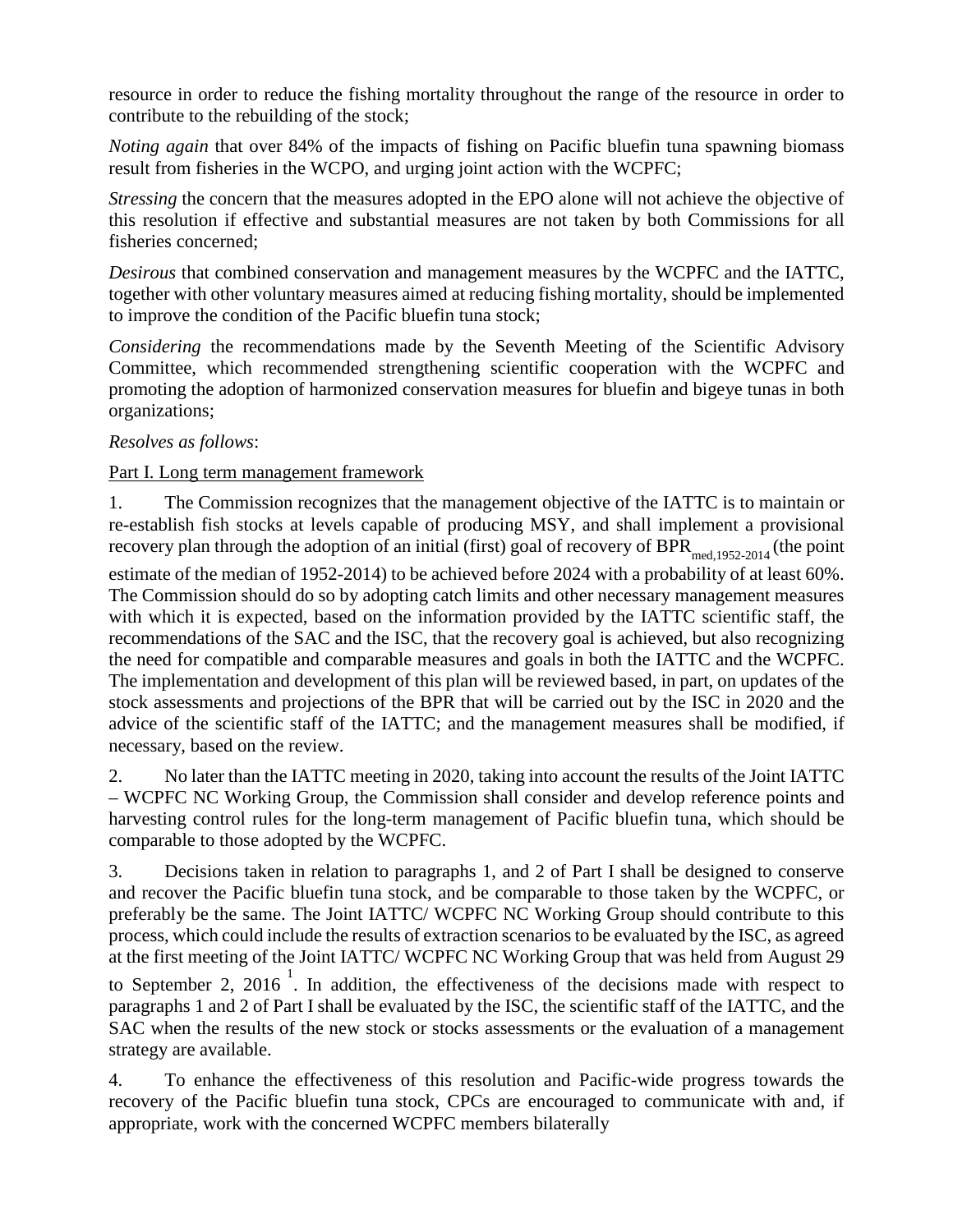5. CPCs shall, where possible and to the extent feasible, work bilaterally and / or multilaterally to ensure that the objectives and timetables in this resolution are successfully achieved.

6. CPCs should continue to cooperate to develop an electronic bluefin tuna Catch Documentation System (CDS), if possible. Decisions related to a CDS for Pacific bluefin tuna, specifically, should be informed, in part, by the meetings of the Joint IATTC/ WCPFC NC Working Group.

Part II. Management measures for 2019-2020

1. Each CPC shall report the catches of the bluefin tuna sport fishery semi-annually to the Director. CPCs will continue their current management of sport fishing in accordance with paragraph 5 of resolution C-18-06.

2. During 2019 and 2020, in the IATTC Convention Area, total commercial catches of Pacific bluefin tuna by all CPCs shall not exceed 6,600 metric tons, for an effective annual catch of 3,300 metric tons in each year for all CPCs altogether. In the event that the total actual catch in 2019 is either above or below 3,300 metric tons, the catch limit for 2020 shall be adjusted accordingly to ensure that the total catch for both years does not exceed 6,600 metric tons.

3. Any CPC other than Mexico with historical commercial catches of Pacific bluefin in the Convention Area may catch up to 600 metric tons of Pacific bluefin in 2019 and 2020 combined, but no more than 475 metric tons in either year. Any catch under this paragraph will be subtracted from the catch limit (i.e 600 metric tons) referred to in paragraph 2 of Part II (6,600 metric tons).

4. Any total limit underage of a CPC in a given year may be transferred to the following year. However, under no circumstances may the transferred underage exceed 10% of the total limit.

5. If, during the applicable management period, and during each subsequent management period, any CPC exceeds its catch with respect to the total limit, during the next management period, 100% of the amount of excess catch with respect to the total limit will be deducted from its initial limit.

6. In the event that the WCPFC approves an increase in the catch limit in its Convention area, a proportional increase applicable to the limit allocated to the EPO will automatically enter into force.

7. CPCs should attempt to manage catches by vessels under their respective national jurisdiction in the way and through the mechanisms that may be applied, with the aim of reducing the proportion of fish weighing less than 30 kg in the catch to 50% of the total catch, taking into consideration the scientific advice of the ISC and the staff of the IATTC.

8. At the annual meeting of the IATTC in 2020, the scientific staff will present the actual results of the 2019 fishing season for review by the Commission. CPCs shall take the necessary measures to ensure that the catch limits specified in paragraphs 9 and 10 are not exceeded in 2019 and 2020.

9. Each CPC shall report its catches to the Director in a timely fashion, weekly. The Director will send a first notice to the CPCs when 50% of the limit of the effective maximum annual catch amount of 3,300 t is reached. He will likewise send similar notices when 60%, 70%, and 80% of the limit quota is reached. When 90% is reached, the Director will send the corresponding notice to all CPCs, with a projection of when the limit quota established in paragraph 1 will be reached, and the CPCs will take the necessary internal measures to avoid exceeding the limit.

10. In 2020, the IATTC scientific staff will present an assessment of the effectiveness of this resolution, also taking into account the results of the most recent assessment of the Pacific bluefin